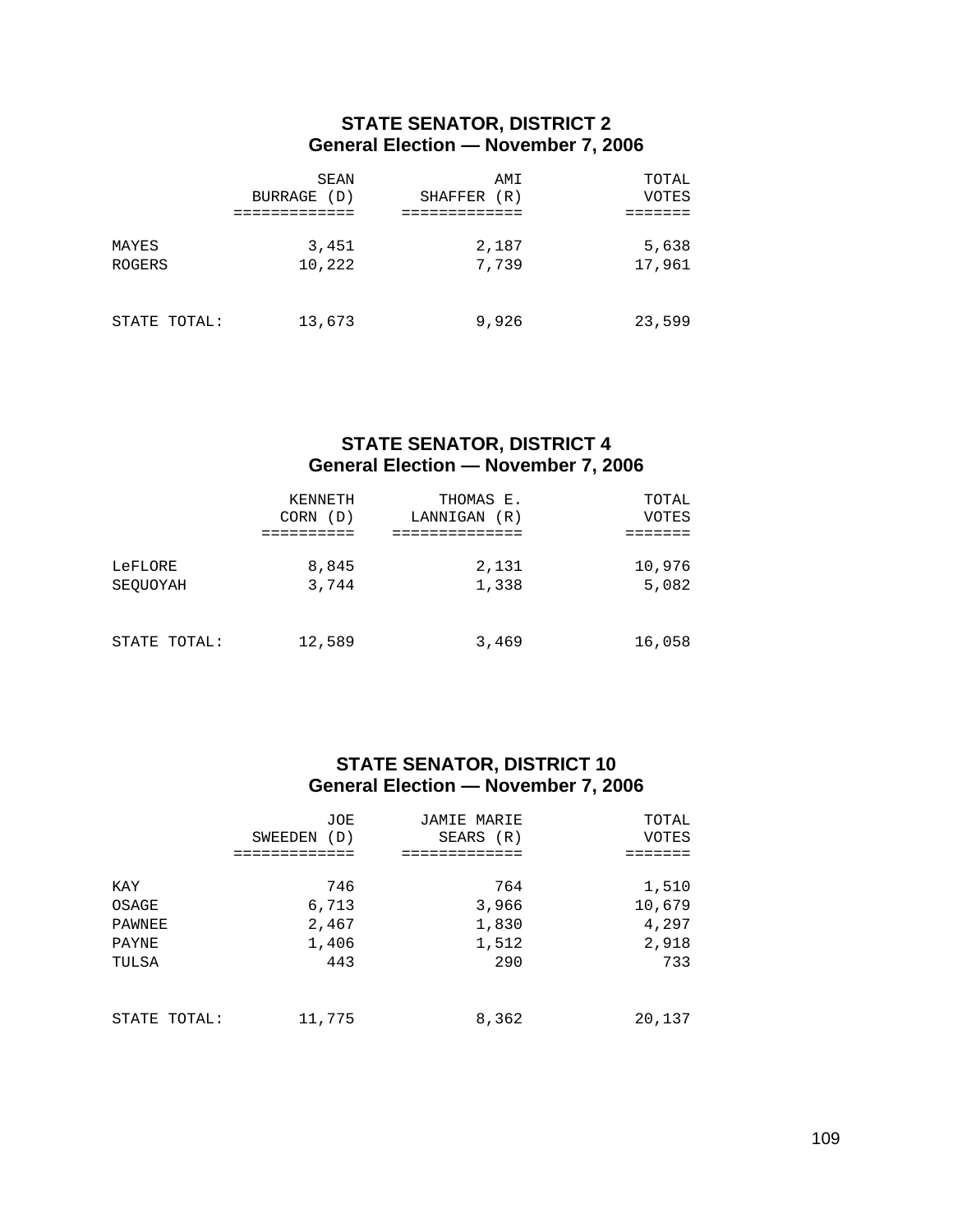## **STATE SENATOR, DISTRICT 12 General Election — November 7, 2006**

|                   | JOHN MARK<br>YOUNG (D) | <b>BRIAN</b><br>(R)<br>BINGMAN | TOTAL<br>VOTES  |
|-------------------|------------------------|--------------------------------|-----------------|
| CREEK<br>OKFUSKEE | 8,960<br>633           | 10,270<br>398                  | 19,230<br>1,031 |
| STATE TOTAL:      | 9,593                  | 10,668                         | 20,261          |

## **STATE SENATOR, DISTRICT 16 General Election — November 7, 2006**

|                      | JOHN<br>SPARKS (D) | <b>RON</b><br>(R)<br>DAVIS | TOTAL<br>VOTES  |
|----------------------|--------------------|----------------------------|-----------------|
| CLEVELAND<br>MCCLAIN | 9,901<br>1,087     | 6,579<br>1,295             | 16,480<br>2,382 |
| STATE TOTAL:         | 10,988             | 7,874                      | 18,862          |

### **STATE SENATOR, DISTRICT 18 General Election — November 7, 2006**

|                           | MARY<br>EASLEY (D)      | MARK<br>WOFFORD<br>(R)  | TOTAL<br>VOTES          |
|---------------------------|-------------------------|-------------------------|-------------------------|
| MAYES<br>TULSA<br>WAGONER | 3,265<br>2,272<br>4,538 | 2,222<br>2,235<br>4,380 | 5,487<br>4,507<br>8,918 |
| STATE TOTAL:              | 10,075                  | 8,837                   | 18,912                  |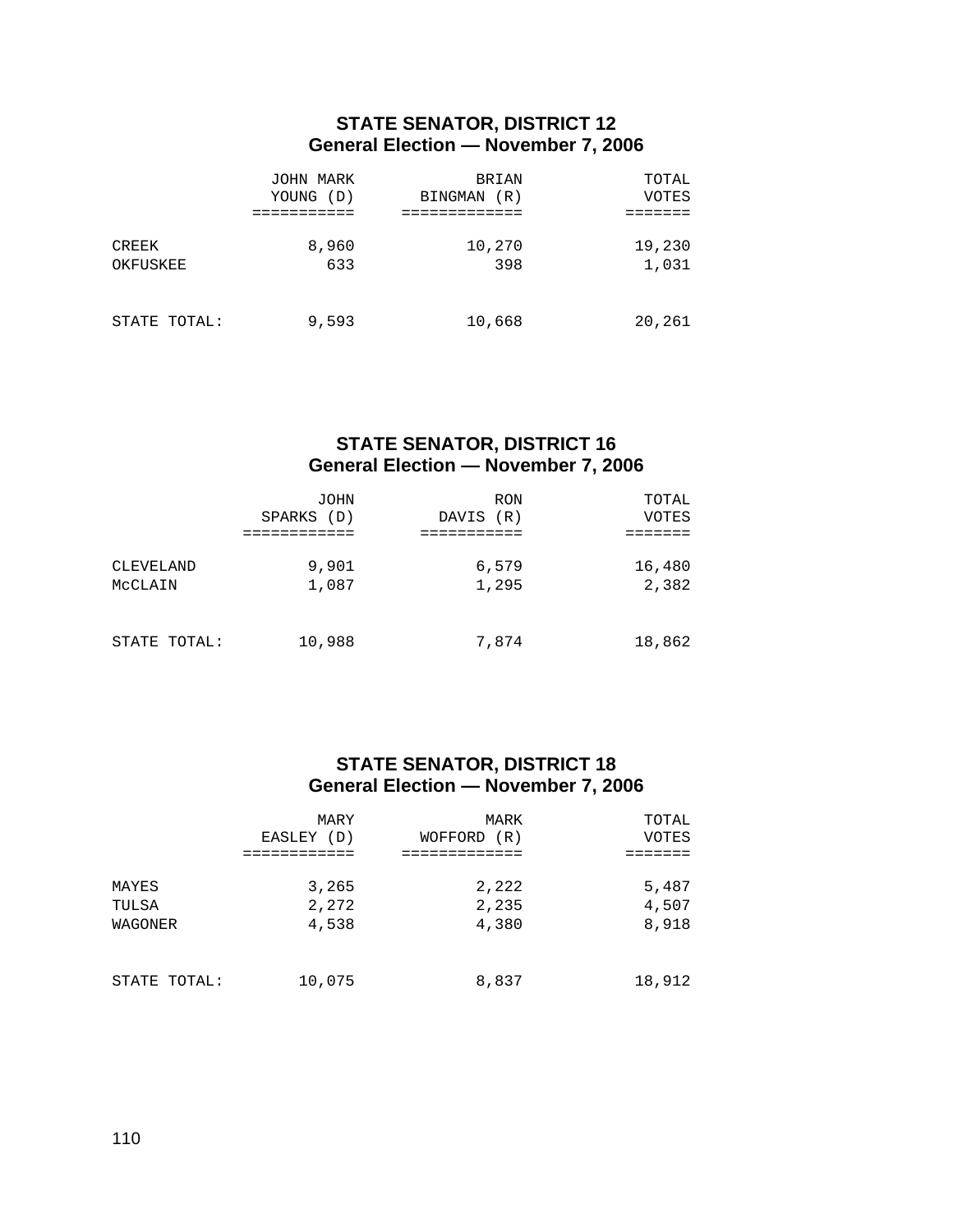### **STATE SENATOR, DISTRICT 22 General Election — November 7, 2006**

|              | TOM<br>GIBSON<br>(D) | MIKE<br>JOHNSON<br>(R) | TOTAL<br>VOTES |
|--------------|----------------------|------------------------|----------------|
|              |                      |                        |                |
| CANADIAN     | 5,372                | 10,755                 | 16,127         |
| KINGFISHER   | 803                  | 2,520                  | 3,323          |
| LOGAN        | 32                   | 133                    | 165            |
| OKLAHOMA     | 1,185                | 2,864                  | 4,049          |
| STATE TOTAL: | 7,392                | 16,272                 | 23,664         |

### **STATE SENATOR, DISTRICT 24 General Election — November 7, 2006**

|              | DAISY      | ANTHONY   | TOTAL  |
|--------------|------------|-----------|--------|
|              | LAWLER (D) | SYKES (R) | VOTES  |
| CLEVELAND    | 2,590      | 4,406     | 6,996  |
| GRADY        | 2,276      | 2,485     | 4,761  |
| MCCLAIN      | 1,043      | 1,636     | 2,679  |
| STEPHENS     | 6,109      | 3,987     | 10,096 |
| STATE TOTAL: | 12,018     | 12,514    | 24,532 |

### **STATE SENATOR, DISTRICT 26 General Election — November 7, 2006**

|                | TOM<br>(D)<br>IVESTER | TODD<br>RUSS (R) | TOTAL<br>VOTES |
|----------------|-----------------------|------------------|----------------|
|                |                       |                  |                |
| <b>BECKHAM</b> | 2,360                 | 1,870            | 4,230          |
| CADDO          | 1,802                 | 1,289            | 3,091          |
| <b>GREER</b>   | 799                   | 703              | 1,502          |
| <b>JACKSON</b> | 154                   | 283              | 437            |
| KIOWA          | 1,390                 | 1,377            | 2,767          |
| TILLMAN        | 1,405                 | 1,216            | 2,621          |
| WASHITA        | 1,476                 | 2,373            | 3,849          |
| STATE TOTAL:   | 9,386                 | 9,111            | 18,497         |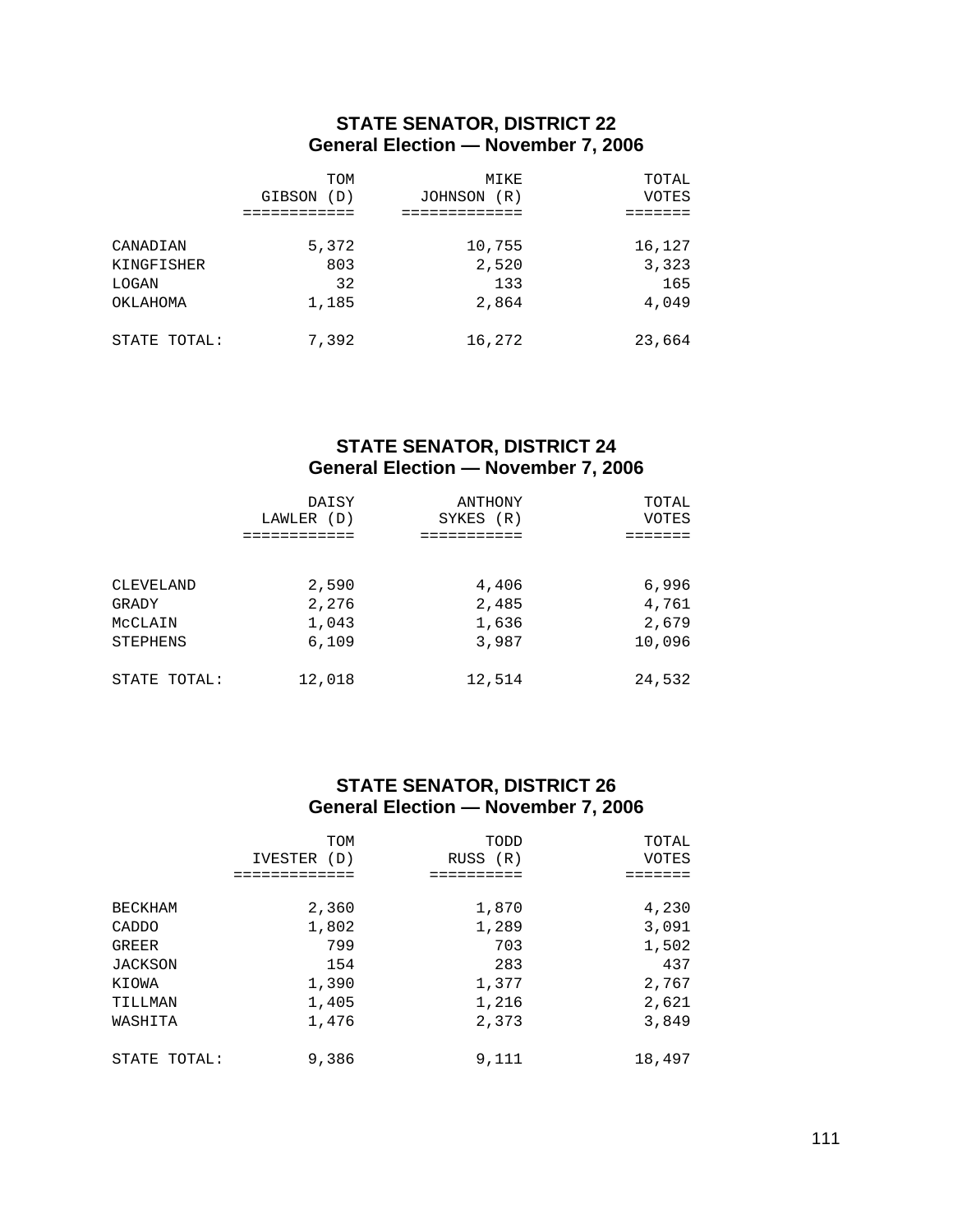### **STATE SENATOR, DISTRICT 32 General Election — November 7, 2006**

|              | RANDY<br>BASS (D) | ED<br>PETERSEN<br>(R) | TOTAL<br>VOTES |
|--------------|-------------------|-----------------------|----------------|
| COMANCHE     | 7,827             | 4,530                 | 12,357         |
| STATE TOTAL: | 7,827             | 4,530                 | 12,357         |

#### **STATE SENATOR, DISTRICT 34 General Election — November 7, 2006**

|                 | JAMES S.<br>WARD<br>(D) | RANDY<br>(R)<br><b>BROGDON</b> | TOTAL<br>VOTES  |
|-----------------|-------------------------|--------------------------------|-----------------|
|                 |                         |                                |                 |
| ROGERS<br>TULSA | 2,093<br>5,595          | 3,733<br>8,113                 | 5,826<br>13,708 |
| STATE TOTAL:    | 7,688                   | 11,846                         | 19,534          |

### **STATE SENATOR, DISTRICT 36 General Election — November 7, 2006**

|              | DENNIS    | BILL         | TOTAL  |
|--------------|-----------|--------------|--------|
|              | WEESE (D) | (R)<br>BROWN | VOTES  |
|              |           |              |        |
| TULSA        | 3,975     | 7,126        | 11,101 |
| WAGONER      | 2,486     | 4,644        | 7,130  |
|              |           |              |        |
| STATE TOTAL: | 6,461     | 11,770       | 18,231 |
|              |           |              |        |